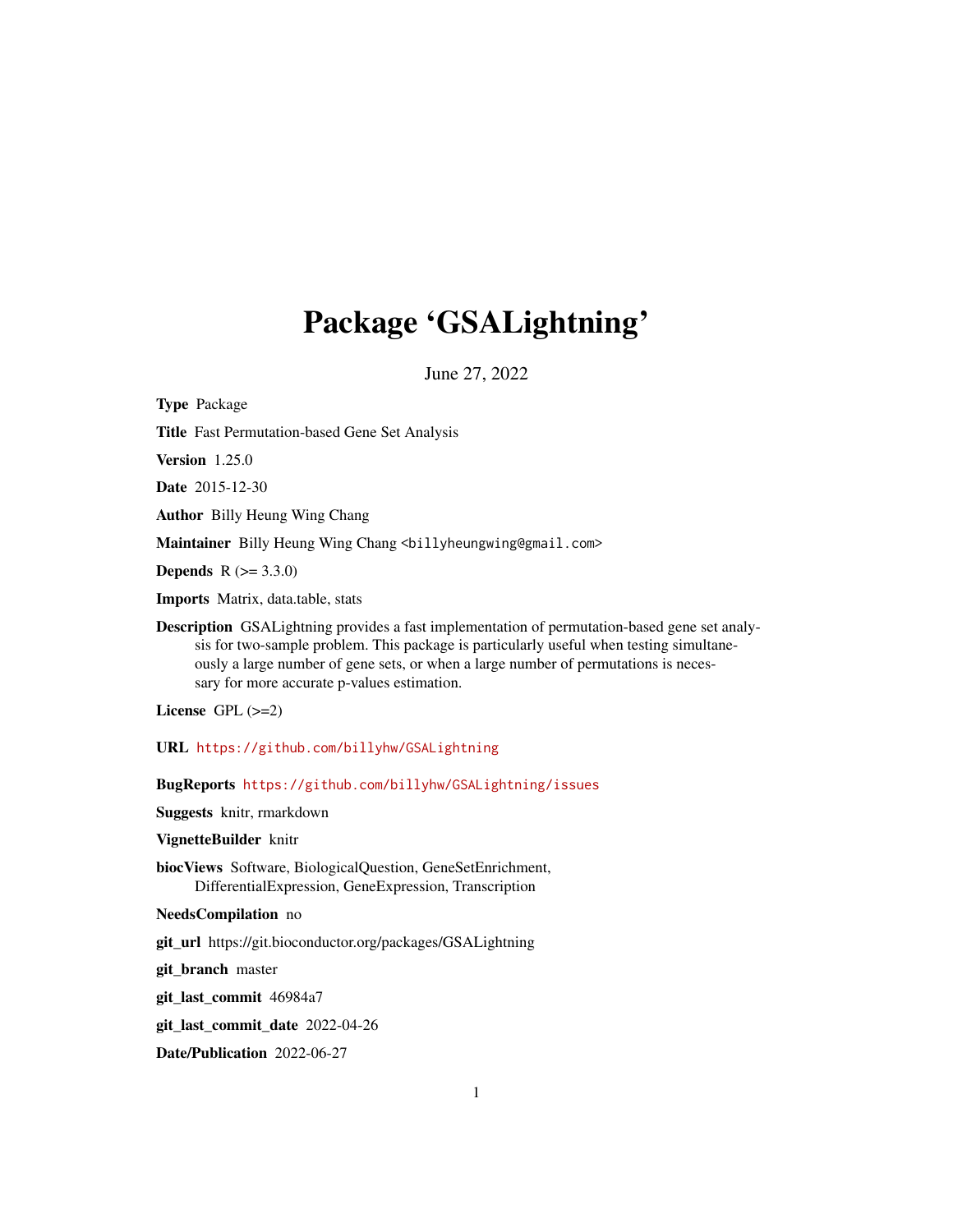## <span id="page-1-0"></span>R topics documented:

|       | $permTestLight \dots \dots \dots \dots \dots \dots \dots \dots \dots \dots \dots \dots \dots \dots \dots \dots$ |  |  |  |
|-------|-----------------------------------------------------------------------------------------------------------------|--|--|--|
|       |                                                                                                                 |  |  |  |
|       |                                                                                                                 |  |  |  |
|       |                                                                                                                 |  |  |  |
| Index |                                                                                                                 |  |  |  |

GSALightning-package *Fast Permutation-based Gene Set Analysis*

## Description

GSALightning provides a fast implementation of permutation-based gene set analysis for twosample problem. This package is particularly useful when testing simultaneously a large number of gene sets, or when a large number of permutations is necessary for more accurate p-values estimation.

## Details

Index: This package was not yet installed at build time.

## Author(s)

Billy Heung Wing Chang

Maintainer: Billy Heung Wing Chang <billyheungwing@gmail.com>

## References

BHW Chang and W Tian (2015). GSA-Lightning: Ultra Fast Permutation-based Gene Set Analysis. Bioinformatics. doi: 10.1093/bioinformatics/btw349

B Efron and RJ Tibshirani (2007). "On testing the significance of sets of genes." The annals of applied statistics 1(1):107-129

## See Also

[GSALight](#page-2-1), [permTestLight](#page-5-1).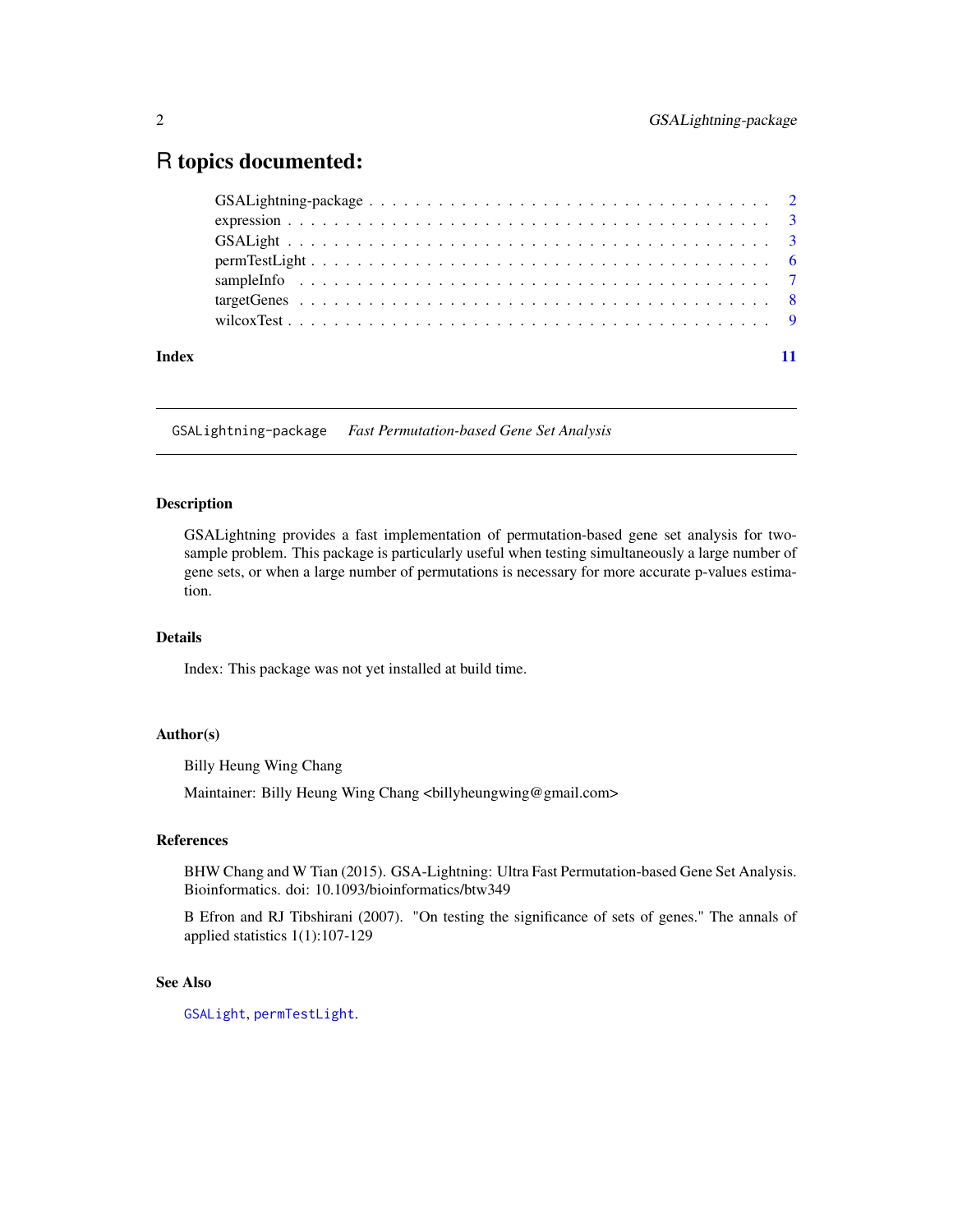<span id="page-2-0"></span>

## Description

This is a subset of the breast cancer expression data set obtained from The Cancer Genome Atlas (TCGA) consortium and processed by the Pan-Cancer project group. The data was downloaded originally using the ELMER Bioconductor package. The gene names have been converted to gene symbols in this data.

#### Usage

data("expression")

#### Value

A matrix with 909 genes and 1218 subjects, of which 114 are controls.

## References

The Cancer Genome Atlas (2012) Comprehensive molecular characterization of human colon and rectal cancer. Nature 487:330-337.

Weinstein, John N., et al. "The cancer genome atlas pan-cancer analysis project." Nature genetics 45.10 (2013): 1113-1120.

Yao, L., et al. "Inferring regulatory element landscapes and transcription factor networks from cancer methylomes." Genome biology 16.1 (2015): 105-105.

## Examples

data(expression) str(expression)

<span id="page-2-1"></span>

GSALight *Fast Permutation-based Gene Set Analysis*

#### Description

GSALight is a fast implementation of two-sample permutation-based gene set analysis. It supports the mean or absolute mean version of the permutation T-test as implemeneted in the GSA package. Restandardization is also supported.

#### Usage

```
GSALight(eset, fac, gs, nperm = NULL, tests = c('unpaired', 'paired'), method = c("maxmean", "mean", "abs)minsize = 1, maxsize = Inf, restandardize = TRUE,
npermBreaks = 2000, rmGSGenes = c('stop', 'gene', 'gs'), verbose = TRUE)
```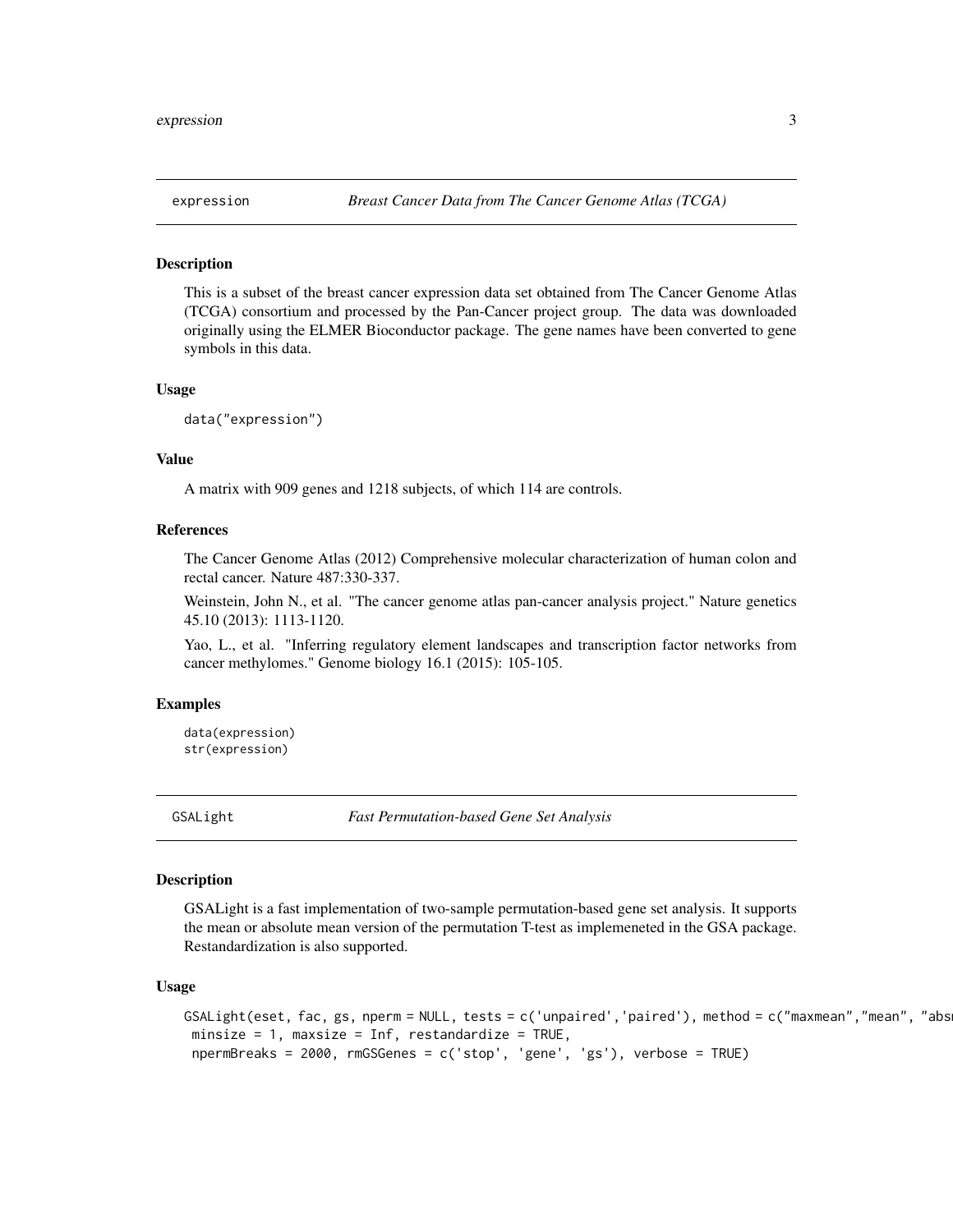## Arguments

| eset          | The expression matrix. Each row is a gene, and each column is a subject/sample.<br>The gene names must be presented as the row names.                                                                                                                                                                                                                                                                                                                                                                                                                                              |
|---------------|------------------------------------------------------------------------------------------------------------------------------------------------------------------------------------------------------------------------------------------------------------------------------------------------------------------------------------------------------------------------------------------------------------------------------------------------------------------------------------------------------------------------------------------------------------------------------------|
| fac           | Subject labels, for unpaired T-test, either a factor or something that can be co-<br>erced into a factor (e.g. 0 and 1, Experiment and Control). For paired T-test, fac<br>must be an integer vector of $1, -1, 2, -2, \dots$ , where each number represents a pair,<br>and the sign represents the conditions.                                                                                                                                                                                                                                                                    |
| gs            | The gene sets. Most commonly, gs is a list, where each element (named after the<br>gene set) is a vector of genes belonging to the gene set. It can also be a binary<br>sparse matrix, where each row is a gene set, and each column is a gene. For<br>each row (i.e. a gene set), the row entry is 1 if the corresponding gene belongs<br>to the gene set, and 0 otherwise. Alternatively it can be a data table, where the<br>first column (must be named "geneSet") contains the names of the gene set, and<br>the second column (must be named "gene") are the gene set genes. |
| nperm         | Number of permutations. If unspecified, nperm will be set as the total number of<br>gene sets divided by 0.05 times 2. This should be sufficient to estimate accurate<br>p-values for Bonferroni Correction under significance level alpha $= 0.05$ .                                                                                                                                                                                                                                                                                                                              |
| tests         | The tests to performed. Can be either the default "unpaired" for unpaired T-tests<br>or "paired" for paired T-tests.                                                                                                                                                                                                                                                                                                                                                                                                                                                               |
| method        | The method to combine the T-test statistics for each individual gene into a gene<br>set test statistics. The default "maxmean" uses the maxmean statistics proposed<br>by Efron (2007). Other options are "mean", i.e. the mean of the statistics of the<br>genes inside a gene set, and "absmean", the mean of the absolute value of the<br>statistics.                                                                                                                                                                                                                           |
| minsize       | Minimum gene set size (default $= 1$ , i.e. even gene set with a single gene is<br>allowed).                                                                                                                                                                                                                                                                                                                                                                                                                                                                                       |
| maxsize       | Maximum gene set size (default $=$ Inf, i.e. no upper limit).                                                                                                                                                                                                                                                                                                                                                                                                                                                                                                                      |
| restandardize | Should restandardization be performed? This is typically recommended to avoid<br>excessive number of significant gene sets.                                                                                                                                                                                                                                                                                                                                                                                                                                                        |
| npermBreaks   | The batch size. When the number of permutation nperm is large, the permu-<br>tations are broken into batches, and that permutation are performed with the<br>batches sequentially run. Default is 2000.                                                                                                                                                                                                                                                                                                                                                                            |
| rmGSGenes     | What to do if there gene sets with genes without expression measurements. De-<br>fault is 'stop', and will return an error if there are gene set genes with missing<br>expression measurements. If rmGSGenes is "gene", genes with missing expres-<br>sion measurements are removed from the gene sets. If rmGSGenes = 'gs', gene<br>sets with non-measured genes are removed.                                                                                                                                                                                                     |
| verbose       | Should the progress be reported? Default = TRUE.                                                                                                                                                                                                                                                                                                                                                                                                                                                                                                                                   |

## Details

The speed performance of GSALight is sensitive to npermBreaks. Setting npermBreaks small can save memory, but will take longer to run. Setting npermBreaks large can speed up GSALight, but may run into memory issues. If GSALight is running slow, consider increasing npermBreaks. If GSALight is running into memory issues, consider reducing npermBreaks. The default 2000 can typically provide a reasonable balance between speed and memory.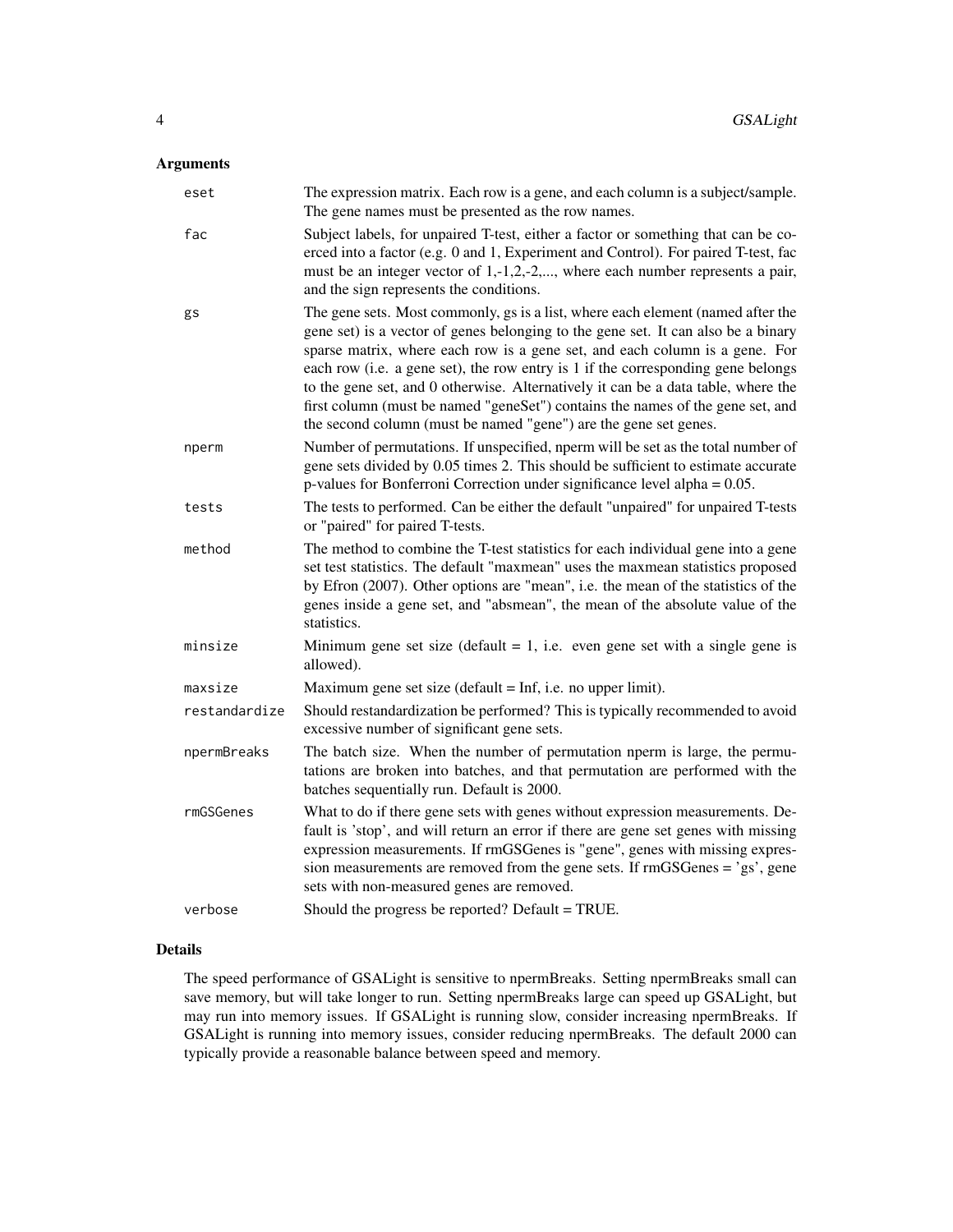#### <span id="page-4-0"></span> $GSALight$  5

#### Value

A data frame with the p-values, the q-values (via Benjamini-Hochberg FDR control method), the gene set statistics, and the gene set size. If method = 'mean', then the p-values and q-values for up-regulation and down-regulation are reported. Method = 'absmean' corresponds to a two-sided test of absolute changes in expression, hence only one set of p-values and one set of q-values will be reported.

## Author(s)

Billy Heung Wing Chang

## References

BHW Chang and W Tian (2015). GSA-Lightning: Ultra Fast Permutation-based Gene Set Analysis. Bioinformatics. doi: 10.1093/bioinformatics/btw349

B Efron and RJ Tibshirani (2007). "On testing the significance of sets of genes." The annals of applied statistics 1(1):107-129

## See Also

[permTestLight](#page-5-1), [targetGenes](#page-7-1)

## Examples

```
# see the vignette for more examples
# this example is adapted from R GSA package (Efron 2007)
set.seed(100)
x <- matrix(rnorm(1000*20),ncol=20)
rownames(x) < -paste("g", 1:1000, sep="")dd <- sample(1:1000,size=100)
u <- matrix(2*rnorm(100),ncol=10,nrow=100)
x[dd, 11:20] <- x[dd, 11:20]+uy <- factor(c(rep('Control',10),rep('Experiment',10)))
#create some random gene sets
genesets=vector("list",50)
for(i in 1:50){
genesets[[i]]=paste("g",sample(1:1000,size=30),sep="")
}
names(genesets)=paste("set",as.character(1:50),sep="")
```

```
GSAmaxmean <- GSALight(x, y, genesets, nperm = 1000, method = 'maxmean', restandardize = FALSE, rmGSGenes = 'gene')
GSAmean <- GSALight(x, y, genesets, nperm = 1000, method = 'mean', restandardize = FALSE, rmGSGenes = 'gene')
GSAabs <- GSALight(x, y, genesets, nperm = 1000, method = 'absmean', restandardize = FALSE, rmGSGenes = 'gene')
```

```
head(GSAmaxmean)
head(GSAmean)
head(GSAabs)
```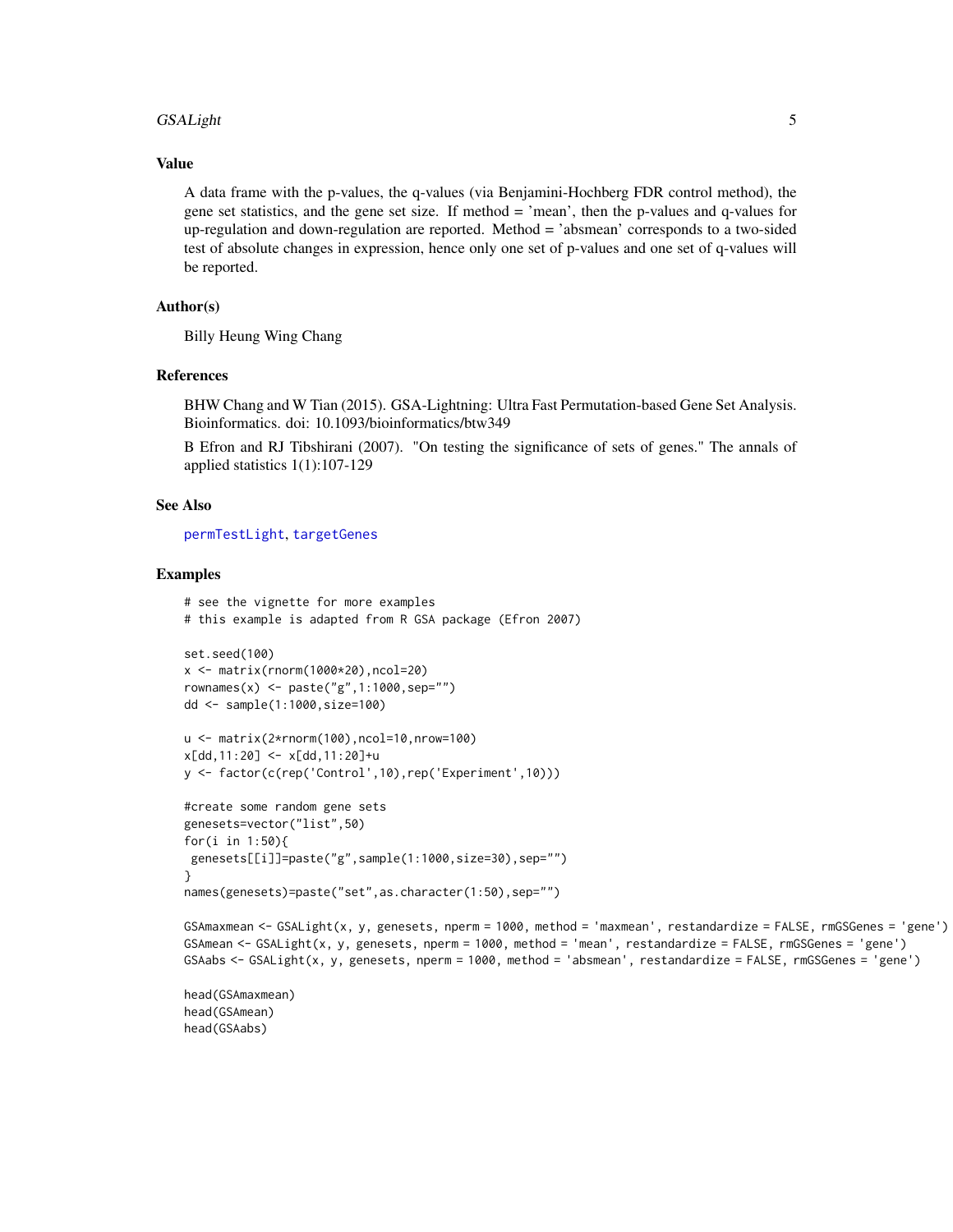<span id="page-5-1"></span><span id="page-5-0"></span>

## Description

A fast permutation-testing procedure for two-sample single-gene differential expression analysis.

#### Usage

```
permTestLight(eset, fac, nperm, tests = c('unpaired','paired'), method = c("mean", "absmean"),
      npermBreaks = 2000, verbose = TRUE)
```
## Arguments

| eset        | The expression matrix. Each row is a gene, and each column is a subject/sample.<br>The gene names must be presented as the row names.                                                                                                                                                                           |
|-------------|-----------------------------------------------------------------------------------------------------------------------------------------------------------------------------------------------------------------------------------------------------------------------------------------------------------------|
| fac         | Subject labels, for unpaired T-test, either a factor or something that can be co-<br>erced into a factor (e.g. 0 and 1, Experiment and Control). For paired T-test, fac<br>must be an integer vector of $1, -1, 2, -2, \dots$ , where each number represents a pair,<br>and the sign represents the conditions. |
| nperm       | Number of permutations. If unspecified, nperm will be set as the total number of<br>gene sets divided by 0.05 times 2. This should be sufficient to estimate accurate<br>p-values for Bonferroni Correction under significance level alpha $= 0.05$ .                                                           |
| tests       | The tests to performed. Can be either the default "unpaired" for unpaired T-tests<br>or "paired" for paired T-tests.                                                                                                                                                                                            |
| method      | Modification of the T-test statistics for each individual gene for hypothesis test-<br>ing. The default "mean" option uses the typical T-statistics. The other option<br>"absmean" uses the absolute value of the T-statistics (which results in a two-<br>sided test).                                         |
| npermBreaks | The batch size. When the number of permutation nperm is large, the permu-<br>tations are broken into batches, and that permutation are performed with the<br>batches sequentially run. Default is 2000.                                                                                                         |
| verbose     | Should the progress be reported? Default = TRUE.                                                                                                                                                                                                                                                                |

## Details

The speed performance is sensitive to npermBreaks. Setting npermBreaks small can save memory, but will take longer to run. Setting npermBreaks large can speed up the process, but may run into memory issues. If the function is running slow, consider increase npermBreaks. If the function is running into memory issues, consider reducing npermBreaks. The default 2000 typically can provide a reasonable balance between speed and memory.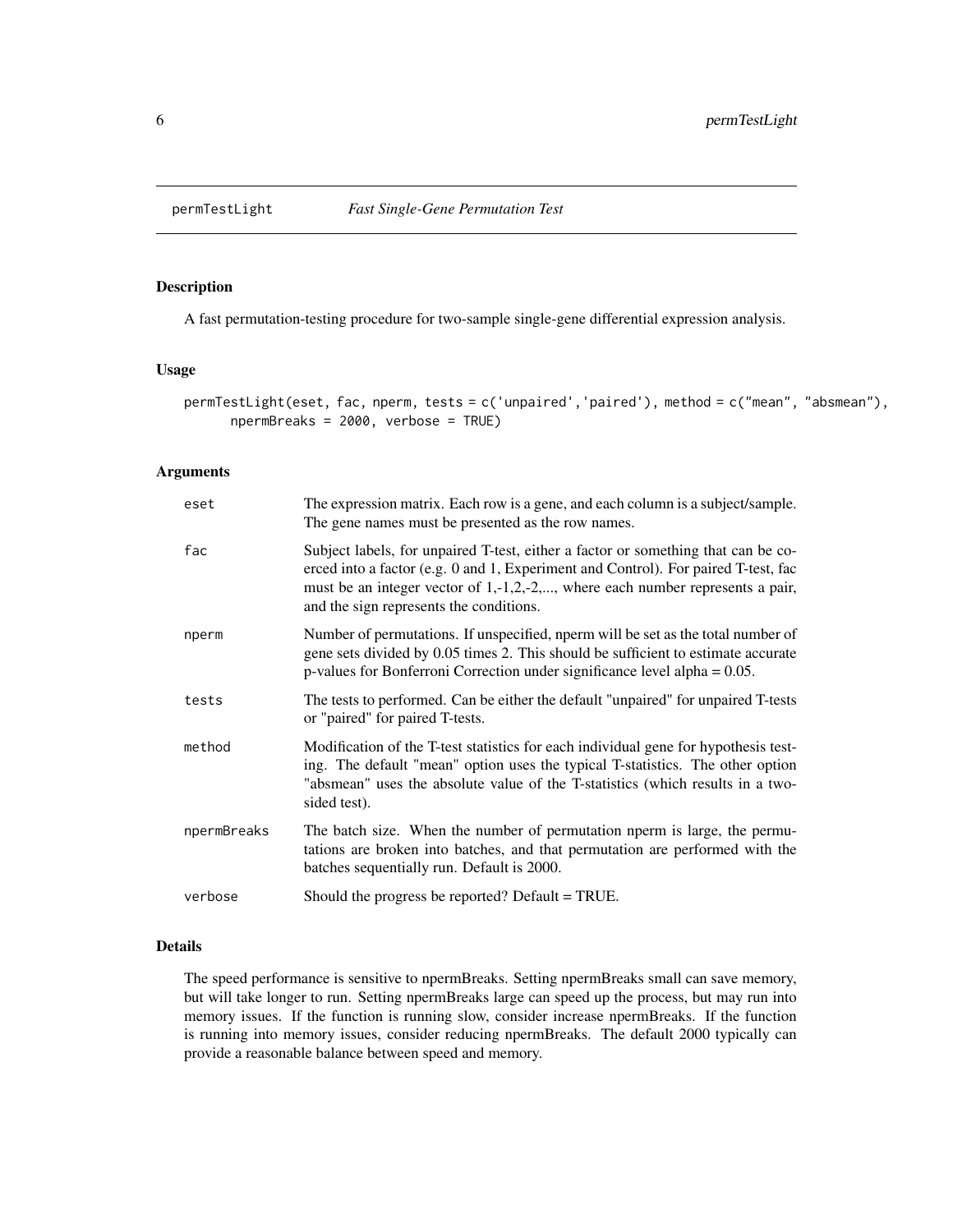## <span id="page-6-0"></span>sampleInfo 7

## Value

A data frame with the p-values, the q-values (via Benjamini-Hochberg FDR control method), the gene statistics, and the gene set size. If method = 'mean', then the p-values and q-values for upregulation and down-regulation are reported. Method = 'absmean' corresponds to a two-sided test of absolute changes in expression, hence only one set of p-values and one set of q-values will be reported.

## Author(s)

Billy Heung Wing Chang

## References

BHW Chang and W Tian (2015). GSA-Lightning: Ultra Fast Permutation-based Gene Set Analysis. Bioinformatics. doi: 10.1093/bioinformatics/btw349

## See Also

#### [GSALight](#page-2-1)

#### Examples

```
# see the vignette for more examples
# this example is adapted from R GSA package (Efron 2007)
set.seed(100)
x <- matrix(rnorm(1000*20),ncol=20)
rownames(x) <- paste("g",1:1000,sep="")
dd <- sample(1:1000,size=100)
u <- matrix(2*rnorm(100),ncol=10,nrow=100)
x[dd,11:20] <- x[dd,11:20]+u
y <- factor(c(rep('Control',10),rep('Experiment',10)))
results <- permTestLight(x, y, nperm = 1000, method = 'mean')
head(results)
```
sampleInfo *Sample Information for the Breast Cancer Data from The Cancer Genome Atlas (TCGA)*

#### Description

This is the subject information data for the breast cancer expression data set obtained from The Cancer Genome Atlas (TCGA) consortium, and processed by the Pan-Cancer project group. The data was downloaded originally using the ELMER Bioconductor package.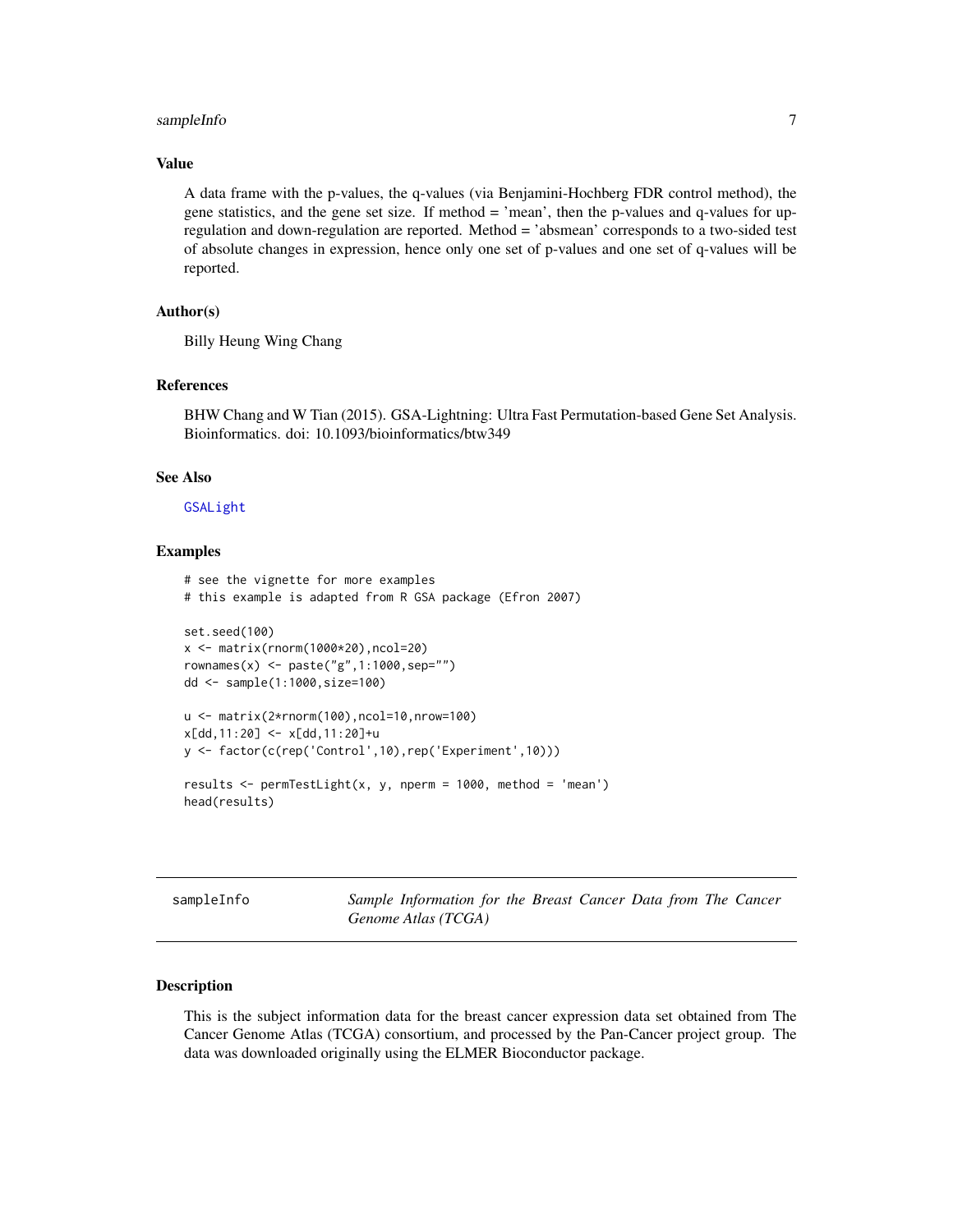#### <span id="page-7-0"></span>Usage

data("sampleInfo")

## Value

A data frame. The element "TN" is the subject label ("Experiment" = cancer patients, and "Control" = the control subjects).

## References

The Cancer Genome Atlas (2012) Comprehensive molecular characterization of human colon and rectal cancer. Nature 487:330-337.

Weinstein, John N., et al. "The cancer genome atlas pan-cancer analysis project." Nature genetics 45.10 (2013): 1113-1120.

Yao, L., et al. "Inferring regulatory element landscapes and transcription factor networks from cancer methylomes." Genome biology 16.1 (2015): 105-105.

## Examples

```
data(sampleInfo)
str(sampleInfo)
```
<span id="page-7-1"></span>targetGenes *Target Genes of Distal Regulatory Elements*

#### **Description**

A list containing the target genes of 104636 distal regulatory elements from the human genome. The original list is available in the supplementary data of the reference stated below. The gene names has been tranformed to gene symbol already.

#### Usage

data("targetGenes")

## Value

A list of distal regulatory elements and their target genes.

#### Source

http://nar.oxfordjournals.org/content/early/2013/09/03/nar.gkt785/suppl/DC1

## References

Lu, Yulan, Yuanpeng Zhou, and Weidong Tian. "Combining Hi-C data with phylogenetic correlation to predict the target genes of distal regulatory elements in human genome." Nucleic acids research (2013): gkt785.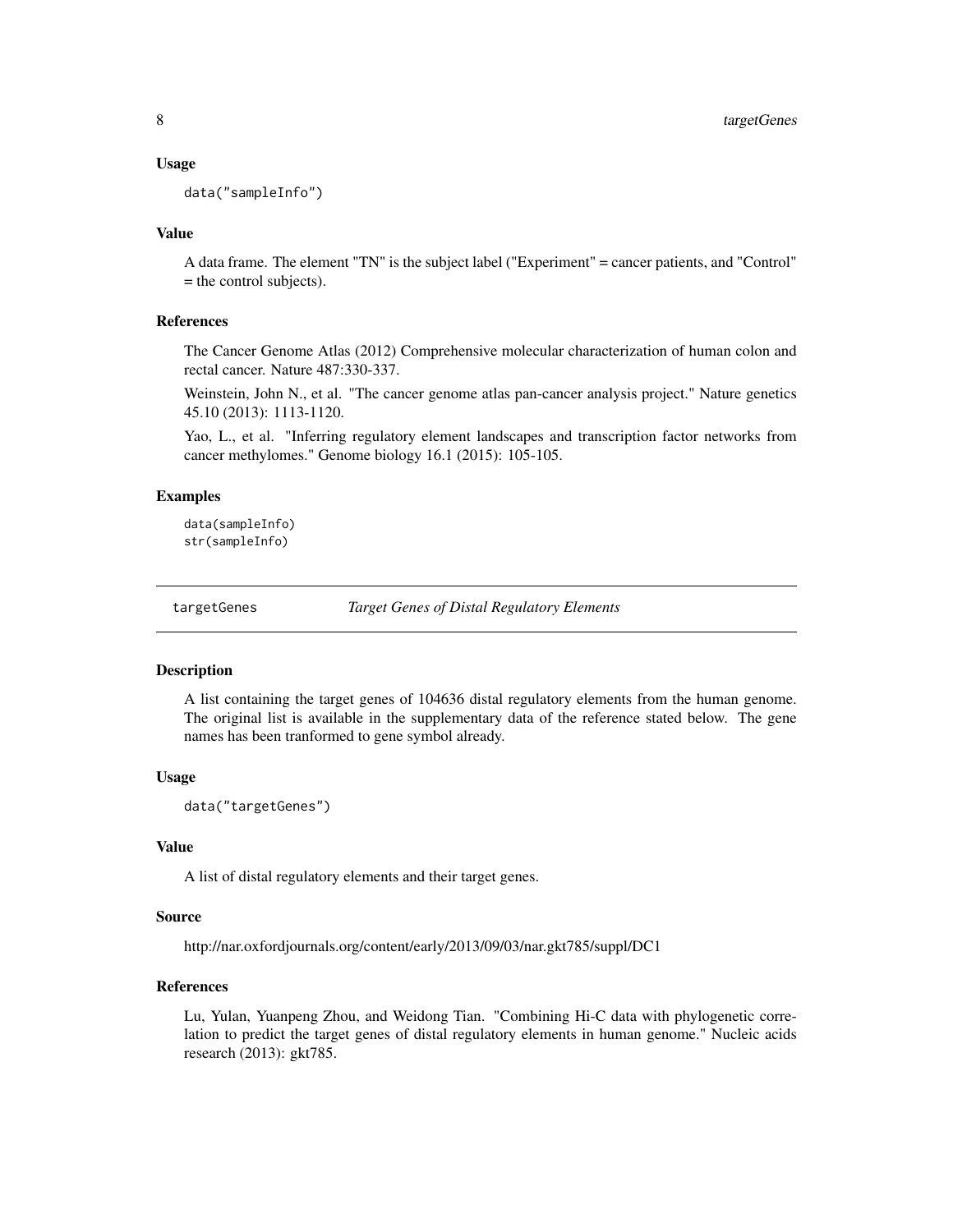#### <span id="page-8-0"></span>wilcoxTest 9

### Examples

```
data(targetGenes)
str(targetGenes)
```
#### wilcoxTest *Single-Gene Mann Whitney Wilcoxon Test*

#### Description

A two-sample single-gene differential expression analysis using the Mann Whitney Wilcoxon Test.

## Usage

```
wilcoxTest(eset, fac, tests = c("unpaired", "paired"))
```
## Arguments

| eset  | The expression matrix. Each row is a gene, and each column is a subject/sample.<br>The gene names must be presented as the row names.                                                                                                                                                                           |
|-------|-----------------------------------------------------------------------------------------------------------------------------------------------------------------------------------------------------------------------------------------------------------------------------------------------------------------|
| fac   | Subject labels, for unpaired T-test, either a factor or something that can be co-<br>erced into a factor (e.g. 0 and 1, Experiment and Control). For paired T-test, fac<br>must be an integer vector of $1, -1, 2, -2, \dots$ , where each number represents a pair,<br>and the sign represents the conditions. |
| tests | The tests to performed. Can be either the default "unpaired" for unpaired T-tests<br>or "paired" for paired T-tests.                                                                                                                                                                                            |

## Details

This function performs Mann Whitney Wilcoxon test (a.k.a Mann Whitney U test and Wilcoxon Rank Sum test) for all genes in eset. This function is built on the wilcox.test() function in the "stats" package, but is structured to align with the usage of permTestLight. We included this function in case users may want to compare the permutation test results with the results of a standard, nonpermutation-based nonparametric test.

## Value

A data frame with the p-values, the q-values (via Benjamini-Hochberg FDR control method). The p-values and q-values for up-regulation and down-regulation are reported.

## Author(s)

Billy Heung Wing Chang

## See Also

[permTestLight](#page-5-1), [wilcox.test](#page-0-0)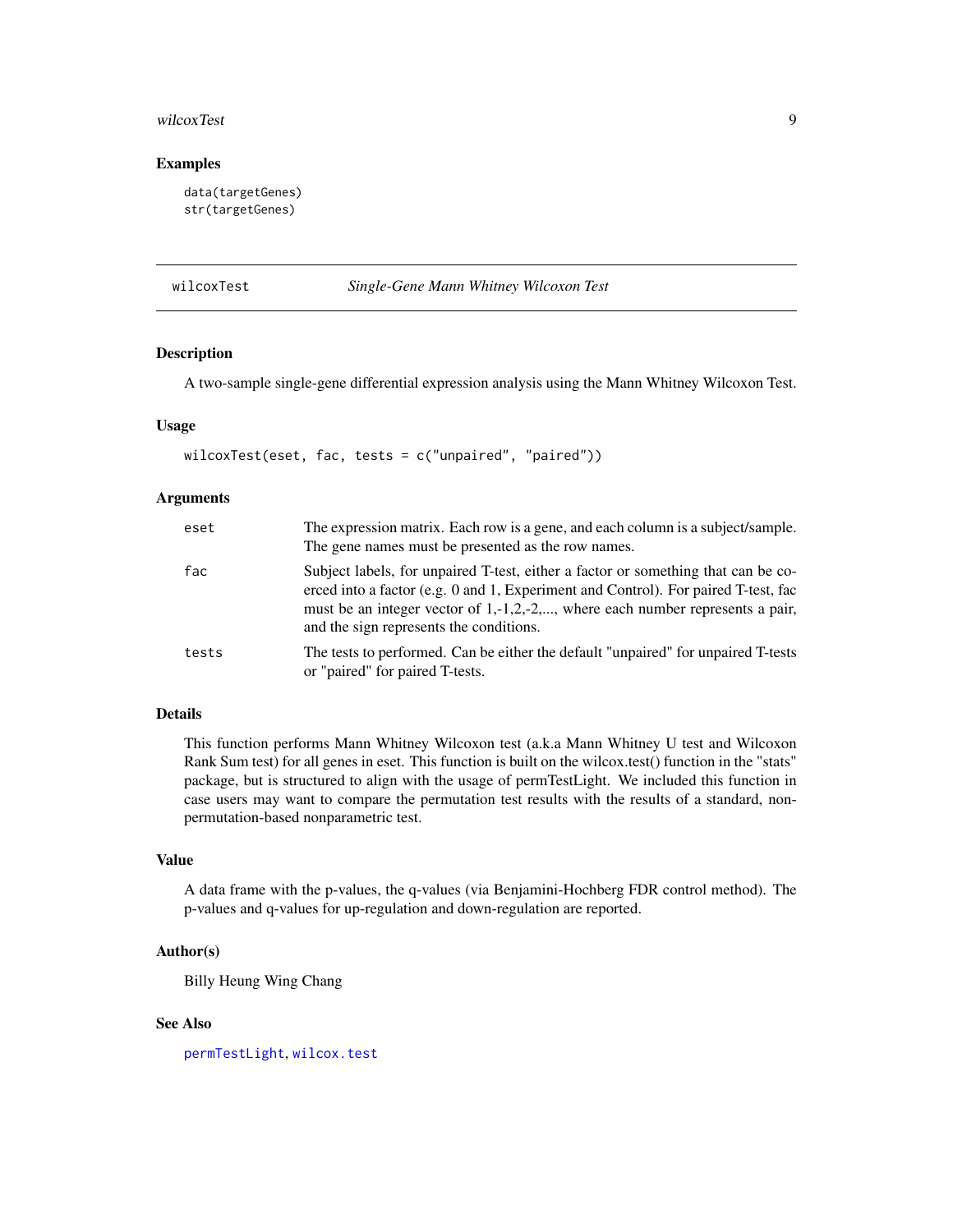## Examples

```
# see the vignette for more examples
# this example is adapted from R GSA package (Efron 2007)
### NOT RUN ###
set.seed(100)
x <- matrix(rnorm(1000*20),ncol=20)
rownames(x) <- paste("g",1:1000,sep="")
dd <- sample(1:1000,size=100)
u <- matrix(2*rnorm(100),ncol=10,nrow=100)
x[dd,11:20] <- x[dd,11:20]+u
y <- factor(c(rep('Control',10),rep('Experiment',10)))
results <- wilcoxTest(x, y, tests = "unpaired")
head(results)
```